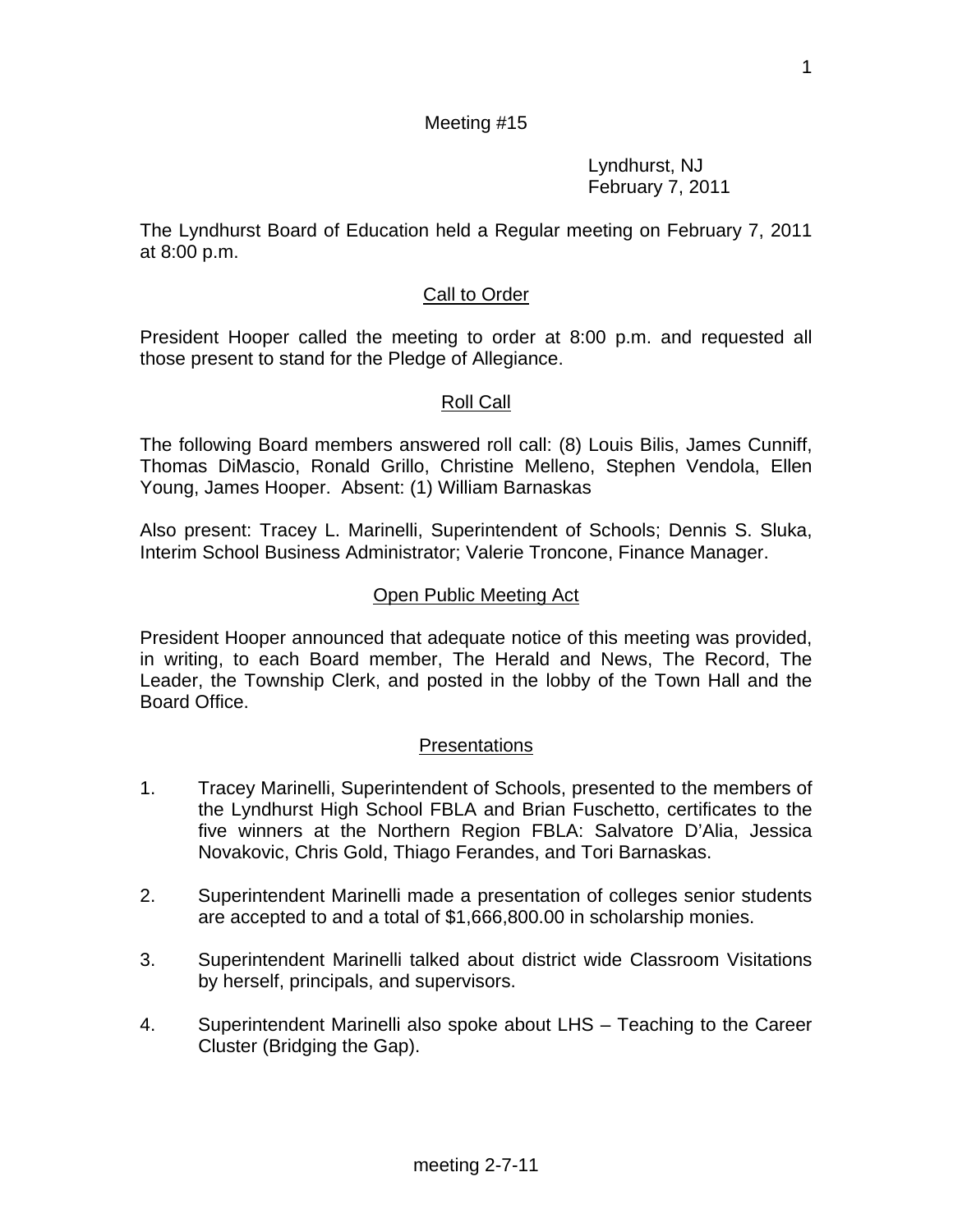### Approval of Minutes

Motion made by Ronald Grillo second by Thomas DiMascio that the Lyndhurst Board of Education approve the minutes of Meeting #14, January 10, 2011.

Roll Call For: (7) Louis Bilis, Thomas DiMascio, Ronald Grillo, Christine Melleno, Stephen Vendola, Ellen Young, James Hooper. Absent: (1) William Barnaskas. Abstain: (1) James Cunniff

#### Public Comments on Agenda Items

Elaine Stella – Questioned check #35504 to township and #35503 transportation.

## LYNDHURST BOARD OF EDUCATION

#### ANNOUNCEMENT

The terms of School Trustees, Louis Bilis, Thomas DiMascio and Stephen Vendola will expire, thus three seats, all for three year will be filled at the next election, Wednesday, April 27, 2011. Polls will be open from 2:00 p.m. to 9:00 p.m.

A candidate whose name is to appear on the ballot must file his petition with the Secretary of the Board not later than 4:00 p.m., Tuesday, March 8, 2011.

A drawing for ballot position will be held at 4:00 p.m., Thursday, March 17, 2011 at 420 Fern Avenue. Should a candidate wish to withdraw his name as a candidate, he must do so in writing to the Secretary of the Board not later than 4:00 p.m., Monday, March 14, 2011.

The last day for candidates to file for appointment of challenges and alternates with the Bergen County Board of Elections Office is Wednesday, April 13, 2011.

Only those persons who are permanently registered or those who register with the Bergen County Board of Elections, Hackensack, or the Township Clerk by Wednesday, April 6, 2011 will be permitted to vote on Wednesday, April 27, 2011.

All judges to open the school elections at 2:00 p.m., Wednesday, April 27, 2011 at:

# District School

|    | Jefferson School           |
|----|----------------------------|
|    | Jefferson School           |
| -3 | Senior Citizen Building    |
|    | United Presbyterian Church |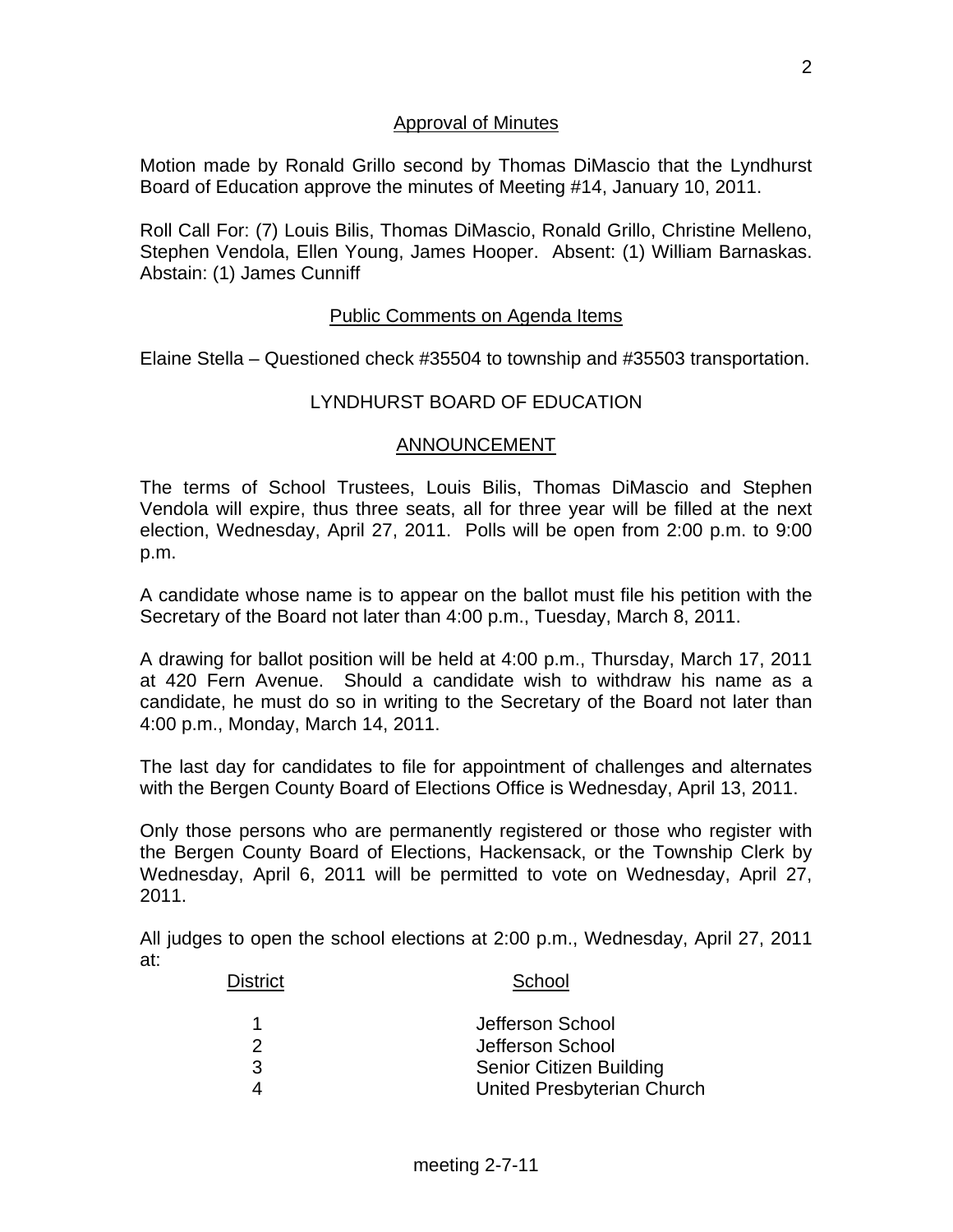| 5  | United Presbyterian Church       |
|----|----------------------------------|
| 6  | <b>Lyndhurst High School</b>     |
| 7  | <b>Lyndhurst High School</b>     |
| 8  | <b>Lyndhurst Health Center</b>   |
| 9  | Jefferson School                 |
| 10 | Jefferson School                 |
| 11 | <b>Joseph Carucci Apartments</b> |
| 12 | <b>Joseph Carucci Apartments</b> |
| 13 | <b>Lyndhurst High School</b>     |
| 14 | <b>Lyndhurst High School</b>     |
| 15 | <b>Lyndhurst High School</b>     |

All dates and times are tentative.

## Finance and Negotiations Committee

Any Board member who takes exception to any of the following listed actions under the category of Finance and Negotiations may so indicate now and a separate motion for each of the excepted actions will be entertained.

Motion made by Ellen Young second by Ronald Grillo that the following Finance and Negotiations actions of the Board numbered 1 through 6 exception actions be adopted.

Roll Call For: (8) Louis Bilis, James Cunniff, Thomas DiMascio, Ronald Grillo, Christine Melleno, Stephen Vendola, Ellen Young, James Hooper. Absent: (1) William Barnaskas.

- 1. BE IT RESOLVED, by the Lyndhurst Board of Education that it has received and accepts the financial reports of the Secretary and Treasurer of School Monies for the month ended January 31, 2011 and certifies that the reports indicate that no major account or fund is over-expended in violation of NJAC 6A:23-2.11(a) and that sufficient funds are available to meet the district's financial obligations for the remainder of the school year. A copy of the certification shall be included in the minutes.
- 2. BE IT RESOLVED, that the payroll for the month ended January 31, 2011 be and the same is hereby approved and ordered paid:

Payroll \$1,935,329.24

3. BE IT RESOLVED, that the attached list of supplies received and services rendered to the Board of Education of the Township of Lyndhurst, County of Bergen, for the month ended February 7, 2011 be and the same are hereby approved and ordered paid: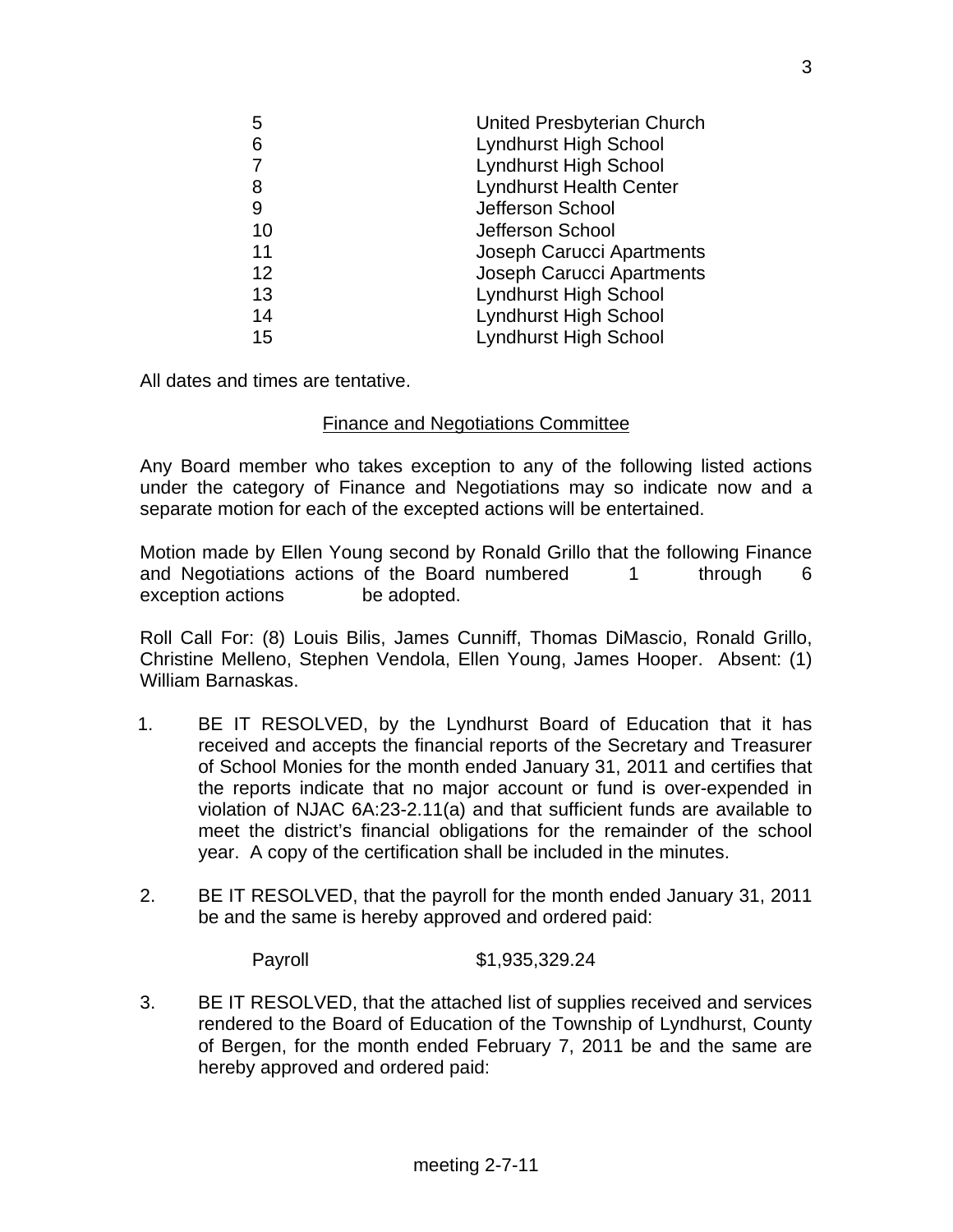| Current Expense (Fund 11)<br>Education Jobs (Fund 18)<br>Special Revenue (Fund 20) | \$817,611.45<br>\$86,927.00<br>\$87,413.87 |
|------------------------------------------------------------------------------------|--------------------------------------------|
| Total                                                                              | \$991,952.32                               |
| Capital Projects (Fund 30)                                                         | \$49,099.58                                |
| <b>General Ledger</b>                                                              | \$131,391.96                               |

4. BE IT RESOLVED, that the ACCP/BCCP supplies received and services rendered to the Board of Education of the Township of Lyndhurst, County of Bergen, for the month of January 2011, be and the same are hereby approved and ordered paid:

| <b>Payroll/Payroll Taxes</b> | \$11,346.77            |
|------------------------------|------------------------|
| Supplies/Telephone/Misc      | 396.42                 |
| <b>Tuition Refunds</b>       | $\mathcal{S}$<br>$-0-$ |
| Total                        | \$11,743.19            |

5. BE IT RESOLVED, that cafeteria services rendered to the Board of Education of the Township of Lyndhurst, County of Bergen, for the month of January 2011, be and the same are hereby approved and ordered paid:

| Payroll/Payroll Taxes | \$27,374.90 |
|-----------------------|-------------|
| <b>Services</b>       | \$32,153.28 |

6. BE IT RESOLVED, that the Lyndhurst Board of Education approve the attached transfers for the month of January 2011.

#### Rules and Regulations Committee

Any Board member who takes exception to any of the following listed actions under the category of Rules and Regulations may so indicate now and a separate motion for each of the excepted actions will be entertained.

Motion made by Stephen Vendola second by Christine Melleno that the following Rules and Regulations actions of the Board numbered 2 through 2 exception actions 1 be adopted.

Roll Call For: (8) Louis Bilis, James Cunniff, Thomas DiMascio, Ronald Grillo, Christine Melleno, Stephen Vendola, Ellen Young, James Hooper. Absent: (1) William Barnaskas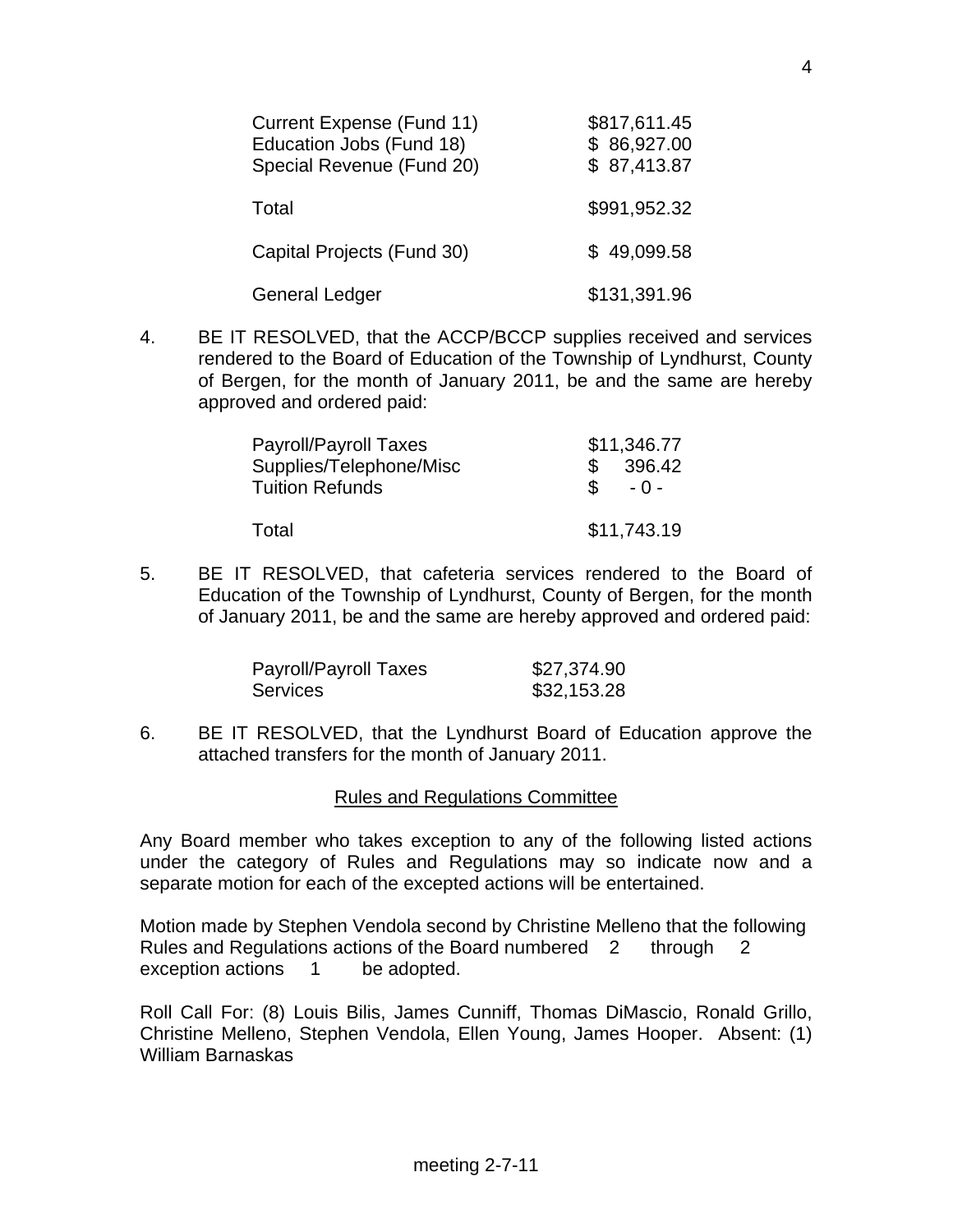- - - TABLED - - - - - - - - - - - - - - - - - - - - - - - - - - - - - - - - - - - - - - - - - - - - - - - - - Motion by Thomas DiMascio second by Christine Melleno that Motion #1 go before committee.

1. BE IT RESOLVED, that the Lyndhurst Board of Education approve the attached 2011-2012 school year calendar.

Roll Call For: (7) Louis Bilis, James Cunniff, Thomas DiMascio, Christine Melleno, Stephen Vendola, Ellen Young, James Hooper. Abstain: (1) Ronald Grillo. Absent: (1) William Barnaskas

- - TABLED - - - - - - - - - - - - - - - - - - - - - - - - -
- 2. BE IT RESOLVED, that the Lyndhurst Board of Education approve the following use of school facilities:

| <b>Organization</b>                                            | Place                                        | Time, Date, Purpose                                                                             |
|----------------------------------------------------------------|----------------------------------------------|-------------------------------------------------------------------------------------------------|
| Lyndhurst Parks Dept.                                          | Roosevelt<br>Gym                             | 1:00 pm-3:00 pm<br>2/13, 20, 27; 3/6, 13,<br>20/11<br>Soccer Training                           |
| Columbus/Lincoln PTA                                           | Lincoln<br>Art Room                          | 6:00 pm-8:30 pm<br>2/1; 3/1; 4/5; 5/3/11<br><b>PTA Meeting</b>                                  |
| Lxtreme                                                        | Lyndhurst HS<br>Gym, Cafeteria,<br>Classroom | 8:15 pm-10:15 pm<br>3/12/11<br>Set-up<br>7:00 am-6:00 pm<br>3/13/11<br><b>Competition Cheer</b> |
| <b>Lyndhurst Travel Soccer</b>                                 | Lyndhurst HS<br>Gym                          | 8:00 am-10:00 am<br>1/29; 2/19; 2/26/11<br>Practice                                             |
| <b>Lincoln School</b><br>8 <sup>th</sup> Grade Graduation 2011 | Lincoln<br>Art Room                          | 7:00 pm-8:00 pm<br>1/31/11<br><b>Parent Meeting</b>                                             |
| Lyndhurst Parks Dept.                                          | <b>Jefferson</b><br>Gym & Grounds            | 8:00 am-11:00 am<br>3/5/11<br><b>Babe Ruth Try-Outs</b><br>4:00 pm-7:00 pm                      |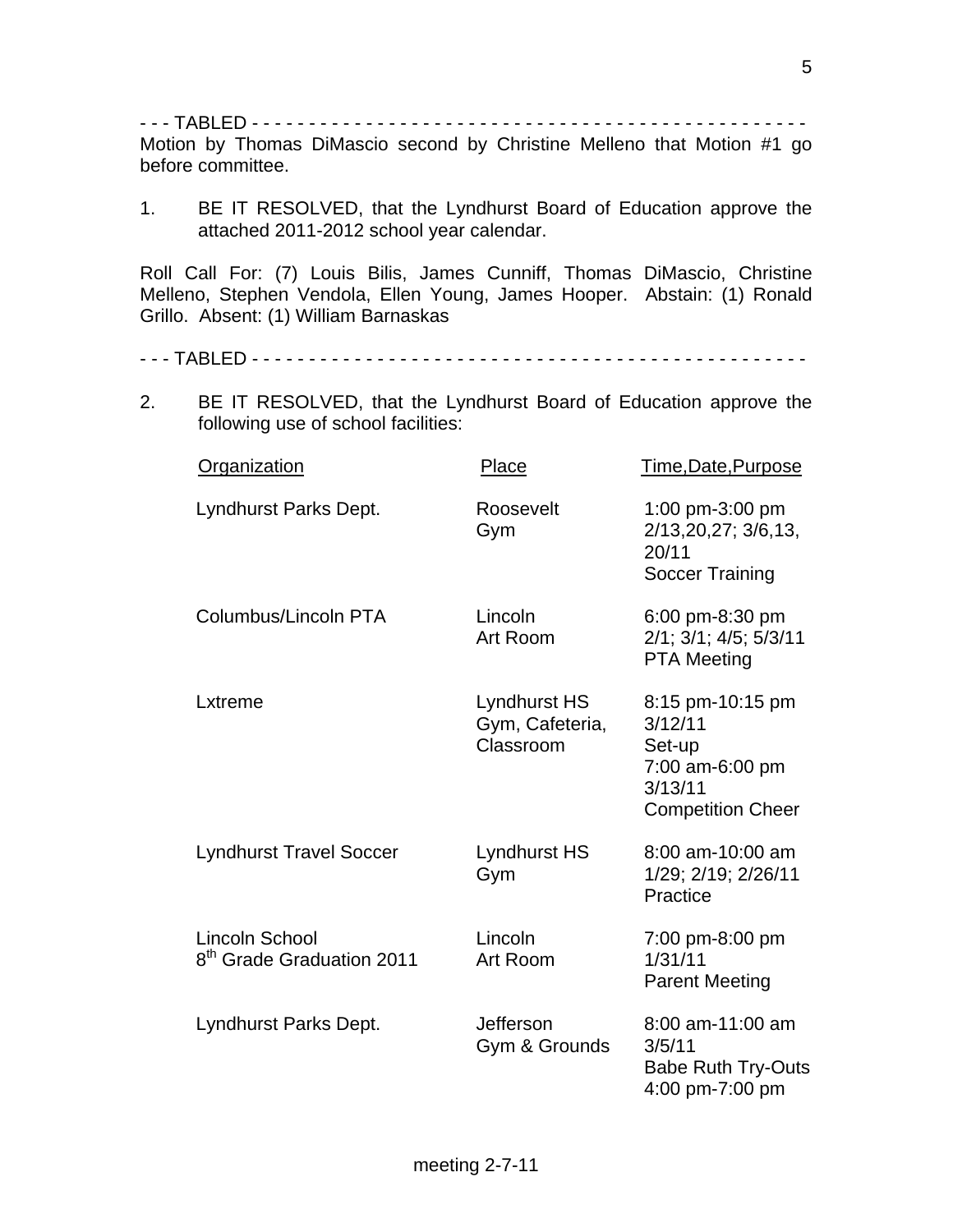3/6/11 Babe Ruth Try-Outs

| Lyndhurst Parks Dept. | Jefferson<br>Gym | 8:00 am-10:00 am<br>2/26/11<br>Little League<br>10:00 am-12:00 pm<br>2/27/11<br>L.L. Try-Outs |
|-----------------------|------------------|-----------------------------------------------------------------------------------------------|
| Lyndhurst Parks Dept. | Jefferson<br>Gym | $9:00$ am-12:00 pm<br>3/12/11<br><b>Softball Picks</b>                                        |

## Student Activities & Recognition Committee

Any Board member who takes exception to any of the following listed actions under the category of Student Activities & Recognition may so indicate now and a separate motion for each of the excepted actions will be entertained.

Motion made by Christine Melleno second by Thomas DiMascio that the following Student Activities and Recognition actions of the Board numbered 1 through 1 exception actions be adopted.

Roll Call For: (8) Louis Bilis, James Cunniff, Thomas DiMascio, Ronald Grillo, Christine Melleno, Stephen Vendola, Ellen Young, James Hooper. Absent: (1) William Barnaskas

1. BE IT RESOLVED, that the Lyndhurst Board of Education approve home instruction for three (3) students, subject to state approval.

## Personnel Committee

Any Board member who takes exception to any of the following listed actions under the category of Personnel may so indicate now and a separate motion for each of the excepted actions will be entertained.

Motion made by James Cunniff second by Ronald Grillo that the following Personnel actions of the Board numbered 1 through 9 exception actions 3 be adopted.

Roll Call For: (8) Louis Bilis, James Cunniff, Thomas DiMascio, Ronald Grillo, Christine Melleno, Stephen Vendola, Ellen Young, James Hooper. Absent: (1) William Barnaskas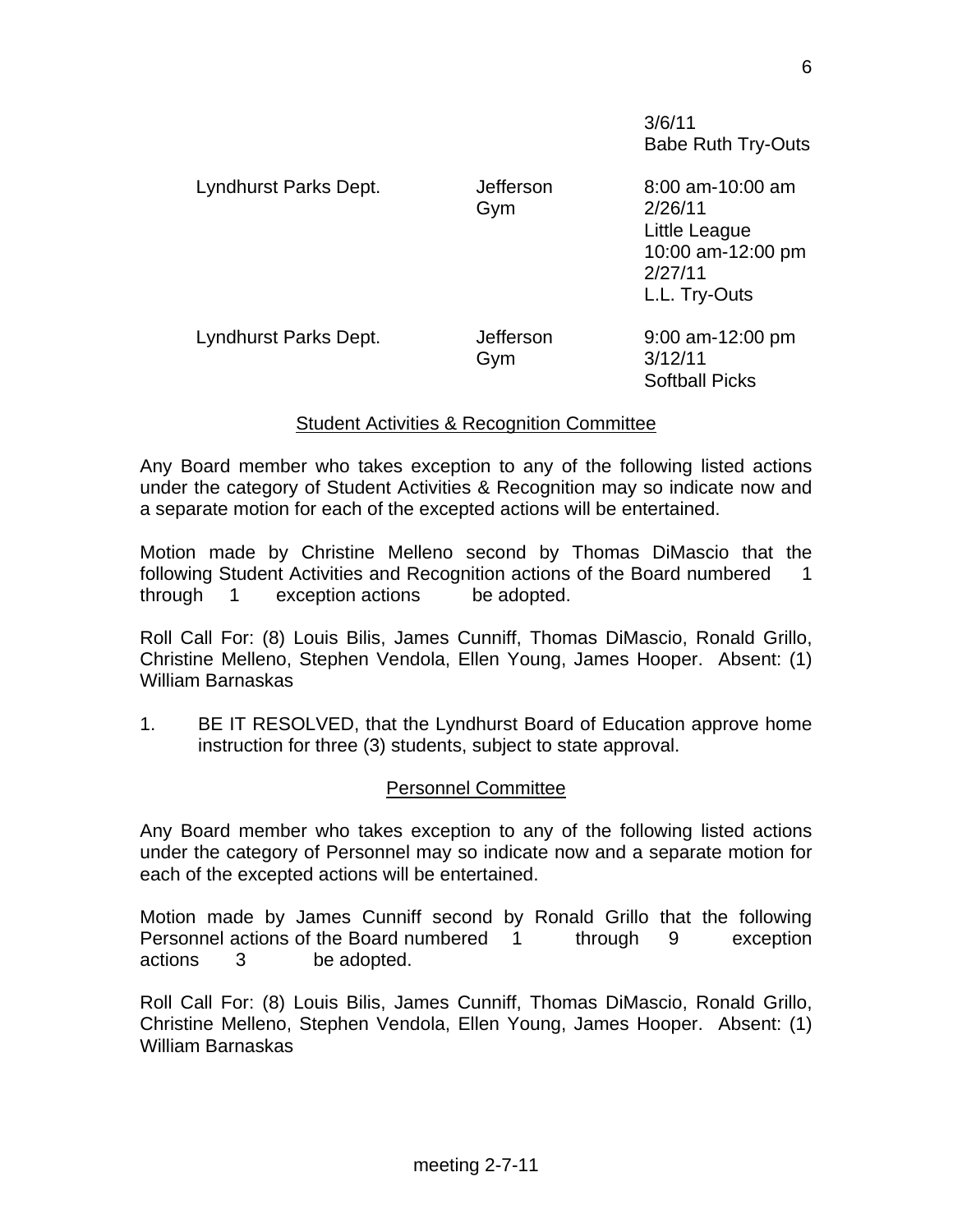1. BE IT RESOLVED, at the recommendation of Tracey L. Marinelli, Superintendent of Schools, that the Lyndhurst Board of Education grant Jill Lacey, Roosevelt School teacher, a Maternity Leave of Absence, with the use of accumulated sick days, from May 2, 2011 through June 20, 2011.

- - - SEPARATE VOTE - - - - - - - - - - - - - - - - - - - - - - - - - - - - - - - - - - - - - - - - - - Motion by James Cunniff second by Thomas DiMascio

 2. BE IT RESOLVED, at the recommendation of Tracey L. Marinelli, Superintendent of Schools, that the Lyndhurst Board of Education grant tenure to the following employees.

| Nicole Cortese       | effective 1/2/11  |
|----------------------|-------------------|
| Marc Petruzziello    | effective 2/2/11  |
| <b>Frank Venezia</b> | effective 12/2/10 |

Roll Call For: (7) Louis Bilis, James Cunniff, Thomas DiMascio, Christine Melleno, Stephen Vendola, Ellen Young, James Hooper. Abstain: (1) Ronald Grillo. Absent: (1) William Barnaskas

- - SEPARATE VOTE - - - - - - - - - - - - - - - - - - - - -
- 3. BE IT RESOLVED, at the recommendation of Tracey L. Marinelli, Superintendent of Schools, that the Lyndhurst Board of Education place the following employees on the proper step of the salary guide.

| Diana Falco            | From:BA@\$49,775<br>effective February 1, 2011     | To:MA@\$57,075    |
|------------------------|----------------------------------------------------|-------------------|
| Erik Franklin          | From:BA+30@\$52,475<br>effective February 1, 2011  | To:MA+30@\$60,475 |
| <b>Brian Fuschetto</b> | From:BA@\$84,405<br>effective February 1, 2011     | To:MA@\$91,705    |
| Marc Petruzziello      | From:BA@\$49,175<br>effective February 1, 2011     | To:MA@\$56,475    |
| Jamie Stevens          | From: MA+30@\$61,075<br>effective February 1, 2011 | To:MA+45@\$65,075 |

 4. BE IT RESOLVED, at the recommendation of Tracey L. Marinelli, Superintendent of Schools, that the Lyndhurst Board of Education approve the following Winter and Spring Coaches for the 2010 – 2011 school year.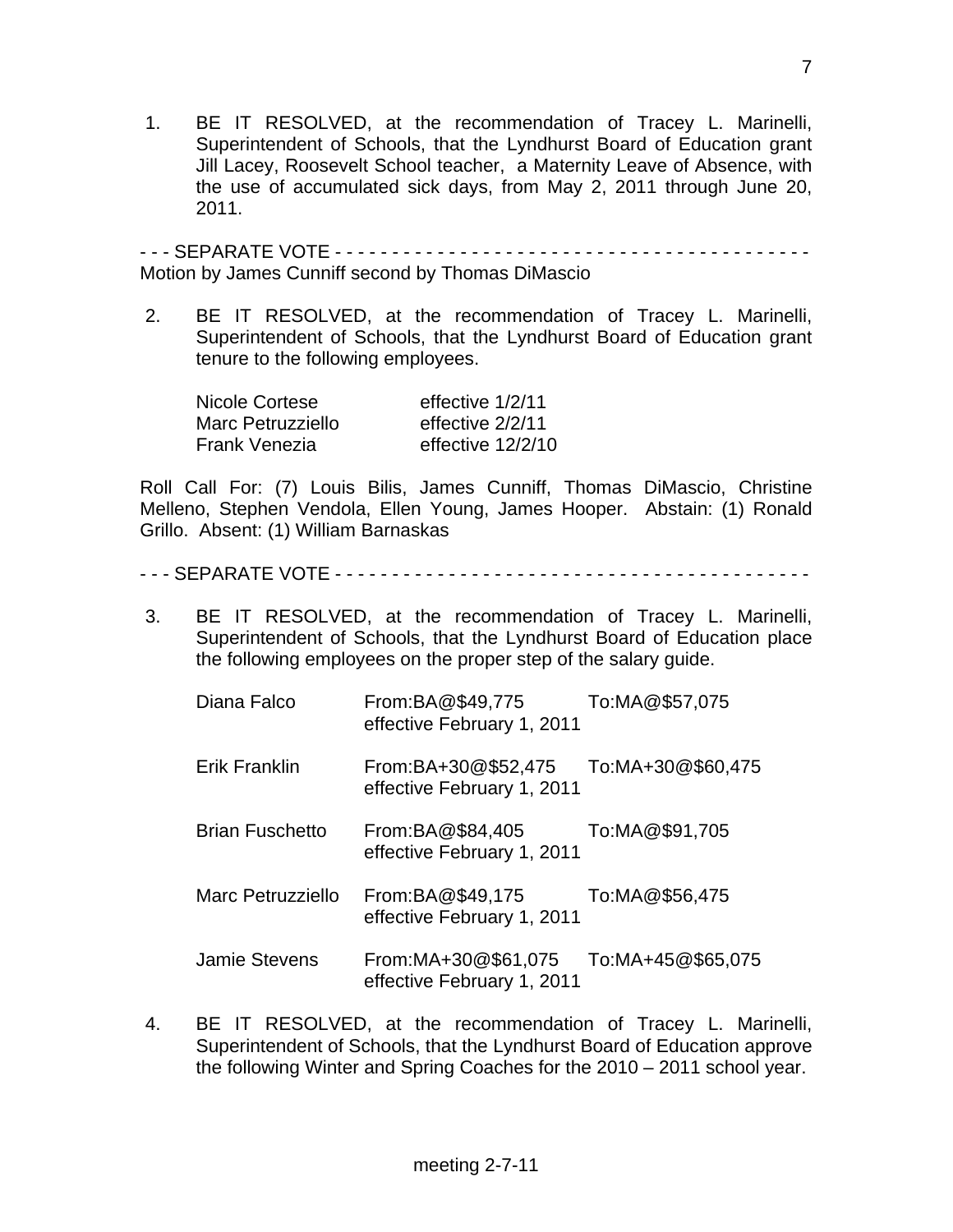| Winter Coaches              |           |                 |
|-----------------------------|-----------|-----------------|
| <u>Swimming</u>             |           |                 |
| <b>Sean Frew</b>            | Head      | \$7,067         |
| Jennifer Paterno            | Assistant | \$5,328         |
| <b>Spring Coaches</b>       |           |                 |
| <b>Girls Track</b>          |           |                 |
| Jamie Vuono                 | Head      | \$9,046         |
| Margaret Weckstein          | Assistant | \$6,859         |
| <b>Boys Track</b>           |           |                 |
| <b>Thomas Shoebridge</b>    | Head      | \$9,046         |
| Darius Hughes               | Assistant | \$6,859         |
| James Day                   | Assistant | \$6,859         |
| Kimberly Hykey              | Assistant | \$2,050.67      |
| (approved 10/18/10 Bd.Mtg.) |           | (split stipend) |
| <b>Ed Tessalone</b>         | Assistant | \$2,050.67      |
| (approved 10/18/10 Bd.Mtg.) |           | (split stipend) |
| <b>TBA</b>                  | Assistant | \$2,050.67      |
|                             |           | (split stipend) |
| Softball                    |           |                 |
| <b>Elaine Catanese</b>      | Head      | \$9,046         |
| Diana Auteri                | Assistant | \$6,859         |
| <b>Michael Clifford</b>     | Assistant | \$6,859         |
| <b>Baseball</b>             |           |                 |
| <b>Frank Servideo</b>       | Head      | \$9,046         |
| Jeff Radigan                | Assistant | \$6,859         |
| <b>Michael Rizzo</b>        | Assistant | \$6,859         |
| <b>Patrick Auteri</b>       | Assistant | \$6,859         |

 5. BE IT RESOLVED, at the recommendation of Tracey L. Marinelli, Superintendent of Schools, that the Lyndhurst Board of Education approve the following Professional Development Opportunities.

| <b>Theresa Brennen</b><br><b>Jefferson</b> | 3/3/11, PRISM Challenges & Toys<br>approx. \$4.65                                                                                        |
|--------------------------------------------|------------------------------------------------------------------------------------------------------------------------------------------|
| Mary Ann Brown<br><b>HS</b>                | 3/16/11, Dreamweaver for Beginners<br>approx. \$100.00<br>5/4/11, Adobe Photoshop & Illustrator/<br>Advanced Photoshop, approx. \$200.00 |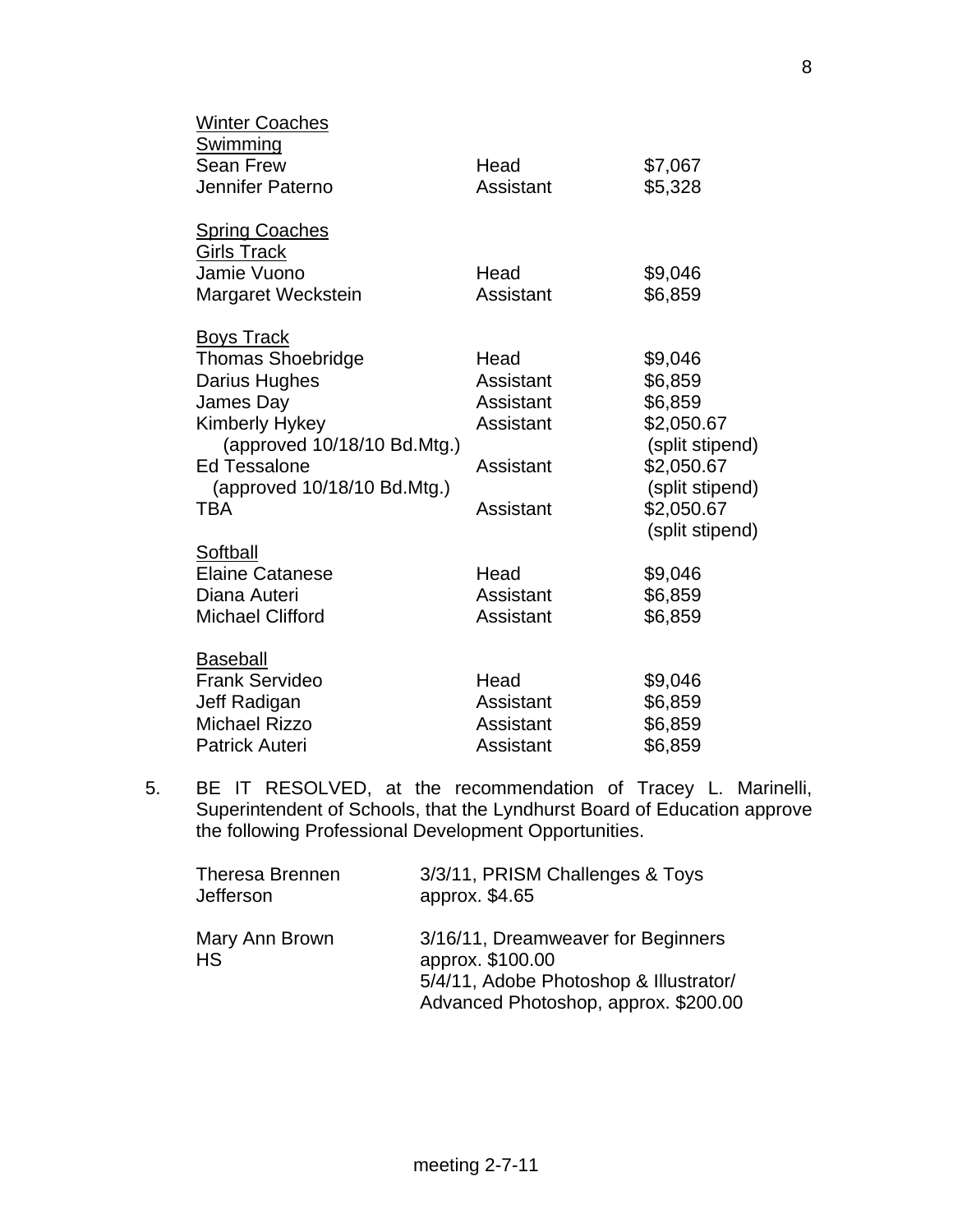| <b>Diane Gress</b><br>Lincoln         | 2/10/11, enVision Workshop Topic 7-13,<br>approx. \$98.72<br>3/3/11, enVision Workshop Topic 14-20<br>approx. \$98.72                                     |
|---------------------------------------|-----------------------------------------------------------------------------------------------------------------------------------------------------------|
| Anne DiScala<br>Lincoln               | 3/19/11, Staying Afloat in a Sea of Demands<br>approx. \$211.00                                                                                           |
| Diane Jankowski<br>НS                 | 3/25/11, MSU-Conference for Business<br>Educators approx. \$65.00                                                                                         |
| Denise Kane<br>HS.                    | 3/25/11, Conference for Business Educators<br>approx. \$65.00                                                                                             |
| Tom Thomas<br><b>Athletic Trainer</b> | Coaching Clinic<br>2/10/11, Mitigating Sports Risks for Students<br>N/C<br>2/27,28/11, 25 <sup>th</sup> Annual ATSNJ State<br>Conference approx. \$110.00 |
| Margaret Weckstein<br>НS              | 5/4/11, Adobe Illustrator & Adobe Photoshop<br>approx. \$200.00                                                                                           |

6. BE IT RESOLVED, at the recommendation of Tracey L. Marinelli, Superintendent of Schools, that the Lyndhurst Board of Education approve the following for the 2010-2011 school year. Employment will be provisional, subject to authorization approval for emergent hiring pending completion of criminal history background check, and subject to submission of all required application documents.

| Ana Sherwood                        | sub classroom aide<br>sub lunch aide<br>sub secretary |
|-------------------------------------|-------------------------------------------------------|
| Barbara Costa                       | sub lunch aide<br>sub ACCP                            |
| Daniel Zaros<br>Michael Catena, Jr. | sub custodian<br>sub custodian                        |

7. BE IT RESOLVED, at the recommendation of Tracey L. Marinelli, Superintendent of Schools, that the Lyndhurst Board of Education approve the following volunteer for the 2010-2011 school year.

Kathy Stopherd Franklin School